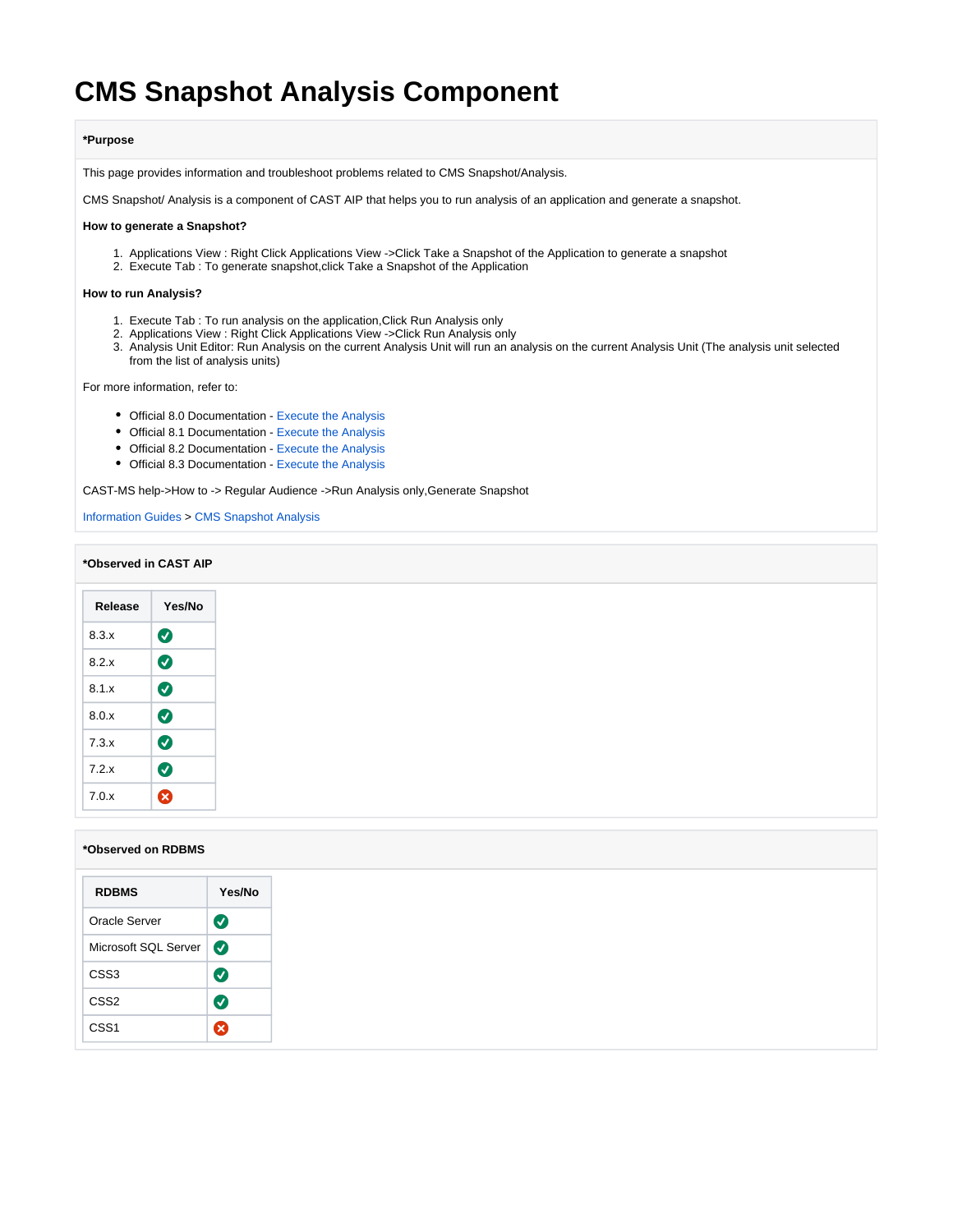### **Action Plan**

- 1. [Identify the feature where the issue occurs](#page-1-0)
- 2. Navigate to the feature where the issue occurs:
	- [CMS Snapshot Analysis Clean Dependency Dataset](https://doc.castsoftware.com/display/TG/CMS+Snapshot+Analysis+-+Clean+Dependency+Dataset)
	- [CMS Snapshot Analysis Compute Analysis Unit Full Content](https://doc.castsoftware.com/display/TG/CMS+Snapshot+Analysis+-+Compute+Analysis+Unit+Full+Content)
	- [CMS Snapshot Analysis Compute Dependency Dataset](https://doc.castsoftware.com/display/TG/CMS+Snapshot+Analysis+-+Compute+Dependency+Dataset)
	- [CMS Snapshot Analysis Compute Snapshot](https://doc.castsoftware.com/display/TG/CMS+Snapshot+Analysis+-+Compute+Snapshot)
	- [CMS Snapshot Analysis Configure Snapshot into Dashboard Service](https://doc.castsoftware.com/display/TG/CMS+Snapshot+Analysis+-+Configure+Snapshot+into+Dashboard+Service)
	- [CMS Snapshot Analysis Create Architecture Model](https://doc.castsoftware.com/display/TG/CMS+Snapshot+Analysis+-+Create+Architecture+Model)
	- [CMS Snapshot Analysis Create Snapshot Definition](https://doc.castsoftware.com/display/TG/CMS+Snapshot+Analysis+-+Create+Snapshot+Definition)
	- [CMS Snapshot Analysis Dashboard Automation](https://doc.castsoftware.com/display/TG/CMS+Snapshot+Analysis+-+Dashboard+Automation) [CMS Snapshot Analysis - Execute Linker](https://doc.castsoftware.com/display/TG/CMS+Snapshot+Analysis+-+Execute+Linker)
	-
	- [CMS Snapshot Analysis Execution Summary](https://doc.castsoftware.com/display/TG/CMS+Snapshot+Analysis+-+Execution+Summary)  $\bullet$ [CMS Snapshot Analysis - Finalize Data Flow Security](https://doc.castsoftware.com/display/TG/CMS+Snapshot+Analysis+-+Finalize+Data+Flow+Security)
	- [CMS Snapshot Analysis Generate Modules](https://doc.castsoftware.com/display/TG/CMS+Snapshot+Analysis+-+Generate+Modules)
	- [CMS Snapshot Analysis Run Analyzer](https://doc.castsoftware.com/display/TG/CMS+Snapshot+Analysis+-+Run+Analyzer)
	- [CMS Snapshot analysis Run Copy Paste Metric Calculation](https://doc.castsoftware.com/display/TG/CMS+Snapshot+analysis+-+Run+Copy+Paste+Metric+Calculation)
	- [CMS Snapshot Analysis Run CSV Generation](https://doc.castsoftware.com/display/TG/CMS+Snapshot+Analysis+-+Run+CSV+Generation)
	- [CMS Snapshot Analysis Run Data Flow Security Analysis](https://doc.castsoftware.com/display/TG/CMS+Snapshot+Analysis+-+Run+Data+Flow+Security+Analysis)
	- [CMS Snapshot Analysis Run Dynamic Link Manager](https://doc.castsoftware.com/display/TG/CMS+Snapshot+Analysis+-+Run+Dynamic+Link+Manager)
	- [CMS Snapshot Analysis Run Escalated Links Calculation](https://doc.castsoftware.com/display/TG/CMS+Snapshot+Analysis+-+Run+Escalated+Links+Calculation)
	- [CMS Snapshot Analysis Run Extensions at Application Level](https://doc.castsoftware.com/display/TG/CMS+Snapshot+Analysis+-+Run+Extensions+at+Application+Level)
	- [CMS Snapshot analysis Run Metrics Calculation](https://doc.castsoftware.com/display/TG/CMS+Snapshot+analysis+-+Run+Metrics+Calculation)
	- [CMS Snapshot Analysis Run Path Builder](https://doc.castsoftware.com/display/TG/CMS+Snapshot+Analysis+-+Run+Path+Builder)
	- [CMS Snapshot Analysis Run reference pattern](https://doc.castsoftware.com/display/TG/CMS+Snapshot+Analysis+-+Run+reference+pattern)
	- [CMS Snapshot Analysis Synchronize Assessment Model](https://doc.castsoftware.com/display/TG/CMS+Snapshot+Analysis+-+Synchronize+Assessment+Model)
	- [CMS Snapshot Analysis Synchronize services](https://doc.castsoftware.com/display/TG/CMS+Snapshot+Analysis+-+Synchronize+services)
	- [CMS Snapshot Analysis Synchronize Snapshot List](https://doc.castsoftware.com/display/TG/CMS+Snapshot+Analysis+-+Synchronize+Snapshot+List)
	- [CMS Snapshot Analysis Transfer Sources](https://doc.castsoftware.com/display/TG/CMS+Snapshot+Analysis+-+Transfer+Sources)
	- [CMS Snapshot Analysis Update Sources](https://doc.castsoftware.com/display/TG/CMS+Snapshot+Analysis+-+Update+Sources)
	- $\bullet$ [CMS Snapshot Analysis - Update SQL XXL Table Size](https://doc.castsoftware.com/display/TG/CMS+Snapshot+Analysis+-+Update+SQL+XXL+Table+Size)
	- [CMS Snapshot Analysis Upload snapshots from Dashboard service to measurement service](https://doc.castsoftware.com/display/TG/CMS+Snapshot+Analysis+-+Upload+snapshots+from+Dashboard+service+to+measurement+service)
- 3. If you do not find the feature that you are looking for above, contact [CAST Technical Support](https://help.castsoftware.com/hc/en-us/requests/new) with [Relevant Input](#page-1-1)

# <span id="page-1-1"></span>**Relevant Input**

- [CAST Support Tool \(CST\) alias Sherlock](https://help.castsoftware.com/hc/en-us/articles/203751708-CAST-Support-Tool-CST-alias-Sherlock) export with the following options **CAST Bases Checker, Export Logs, Export Configuration files, Export Computer Environment, Export CAST Bases**
- Screenshot of **CAST Management Studio** user Interface describing the error/warning

## <span id="page-1-0"></span>Identify the feature where the issue occurs

- 1. If the issue is functional (missing objects, wrong links, defected module etc), you need to find out the CAST Component responsible to handle this functionality. Use [Official documentation](http://doc.castsoftware.com/welcome.action), especially [Analysis Configuration and Execution](http://doc.castsoftware.com/display/DOC83/eBlue+Print+-+Analysis+Configuration+and+Execution) and [Measure the Application](http://doc.castsoftware.com/display/DOC83/Measure+the+Application)
- 2. Else [Use CAST MS log file](#page-1-2). The screenshot **Take a snapshot of the application** CAST-MS window may also help you identify the feature (Navigate to [Use CAST MS User Interface](#page-2-0) to find out how to identify it) but you will need to confirm your conclusion by [Using CAST MS log file](#page-1-2) anyway, as an issue may also occur in between two phases shown in the screenshot.

<span id="page-1-2"></span>Use CAST MS log file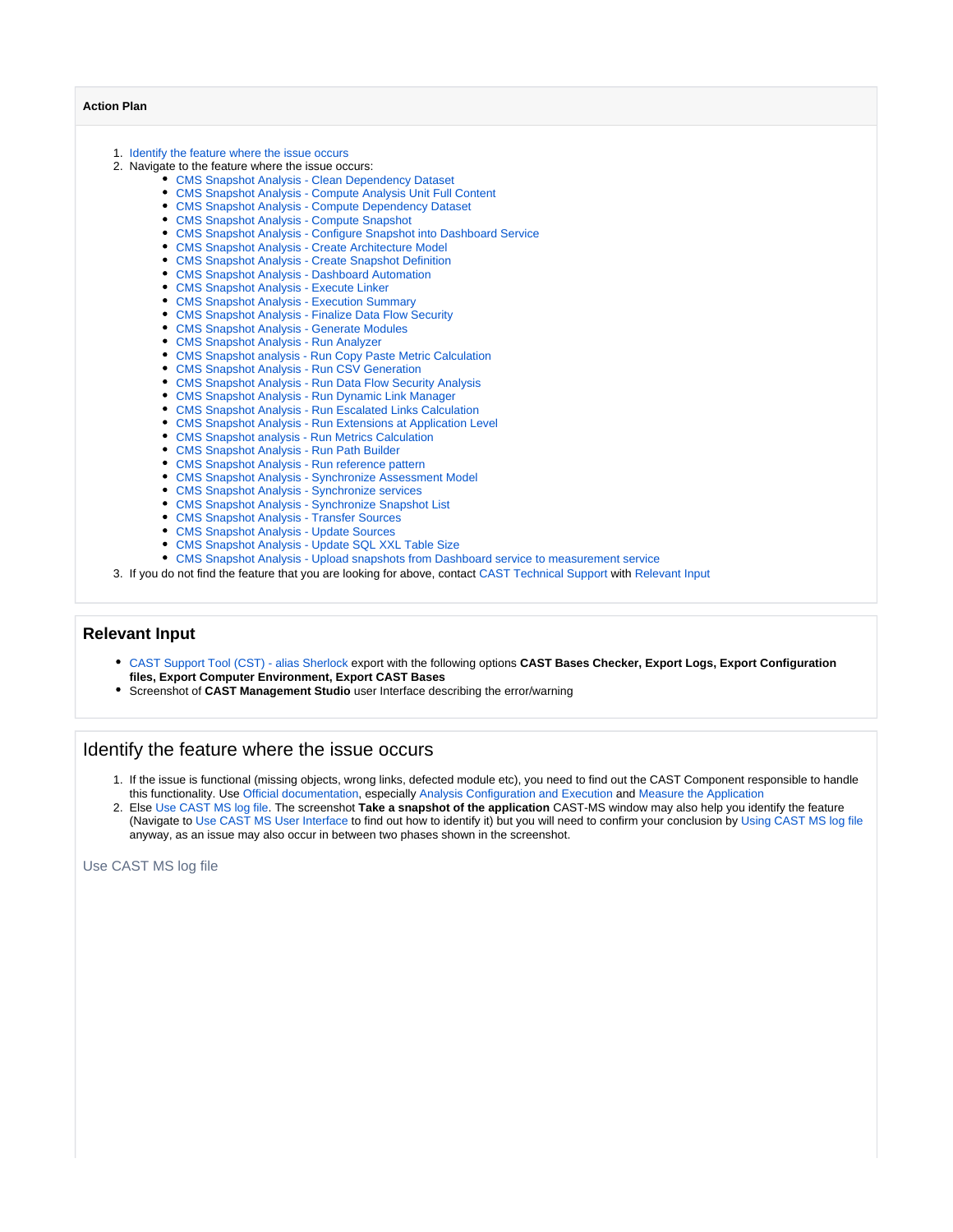- 1. Open the CAST-MS log file located in [CAST MS Log file path](https://doc.castsoftware.com/display/TG/CAST+Management+Studio+-+Information+-+How+to+find+logs#CASTManagementStudioInformationHowtofindlogs-CASTManagementStudio(CMS)).
- 2. Go to the end of the CAST-MS log file
- 3. Search for the first **ERR:** statement:
	- a. Move up and search for the first **starting Task.** The starting Task line give the feature where the issue occurs.
	- b. Make sure that between the line **ERR:** and the line **starting Task** there is no line giving the **Execution Result=success** status of a command line. If there is such line, then the issue occurs in the [CAST Management Studio task window](https://doc.castsoftware.com/display/TG/CAST+Management+Studio+-+Task+Window) and not in the Feature define in the line **starting Task**. Here are two examples to illustrate the previous point:
		- i. The CAST task window shows that the issue occurs during the feature synchronize services:

| <b>O</b> Forn Analysis only                                  |                                                 | 周回窗                                         |
|--------------------------------------------------------------|-------------------------------------------------|---------------------------------------------|
| Tadi                                                         | Duration Progress                               | Log   Requite                               |
| <b>Q</b> for Anders only<br>$\approx$                        | $1 +$                                           | Chief Lask on automation.                   |
| Synchronics Services                                         | ts.                                             | Invalid Job generation for Application TRIO |
| <b>ABCOURSES</b> HOMES                                       |                                                 |                                             |
| * Run analysis for TROPESE"                                  |                                                 |                                             |
| * Cleanup Obsolete projects "PRC                             |                                                 |                                             |
| * Pun Copy Paste netrics calculat                            |                                                 |                                             |
| Esecution Summary                                            | <b>Lu</b>                                       | I task(c) with emor(c)                      |
|                                                              |                                                 |                                             |
| <b>Statistics</b>                                            |                                                 |                                             |
| <b>O</b> Synchronize Services                                |                                                 |                                             |
| 06.05.15 15:42:29<br>Start :<br>06.05.15 15:42:31<br>Finish: |                                                 |                                             |
| Status :<br>Falled                                           |                                                 |                                             |
| Result :                                                     | Invald Jub generation for Application "PROMESE" |                                             |
|                                                              |                                                 |                                             |
|                                                              |                                                 |                                             |
|                                                              |                                                 |                                             |
|                                                              |                                                 |                                             |
|                                                              |                                                 |                                             |
|                                                              |                                                 | Cancell<br>$\alpha$                         |

ii. In the CAST MS log file, the feature defined in the line starting Task is "Synchronize Services"

| 18              | TNF: 2015-05-06 15:49:11:                                       | Initializing logging context in a new thread. Logging.runInNewThreadContext should be used instead       |
|-----------------|-----------------------------------------------------------------|----------------------------------------------------------------------------------------------------------|
| 19              | INF: 2015-05-06 15:49:11:                                       | Initializing logging context in a new thread. Logging.runInNewThreadContext should be used instead       |
| 20 <sub>1</sub> | TNF: 2015-05-06 15:49:11:                                       | starting Task Run Analysis only                                                                          |
| 21              | INF: 2015-05-06 15:49:11:                                       | The Starting feature Synchronize Services<br>starting Task Synchronize Services                          |
| 22.             | In the second contract the contract of the person of the second | document saved                                                                                           |
| 23              | INF: 2015-05-06 15:49:11:                                       | document saved                                                                                           |
| 24              | INF: 2015-05-06 15:49:11:                                       | Loading ini file: C:\ProgramData\Application Data\CAST\CAST\7.2\CWProfileConnection.INI                  |
| $25 -$          | INF: 2015-05-06 15:49:11:                                       | UserProject "PTKB TEST" saved in ft PTKB TEST local                                                      |
|                 | 26 TNP: 2015-05-06 15:49:11:                                    | document saved                                                                                           |
|                 |                                                                 | ERR: 2015-05-06 15:49:13: Invalid Job generation for Application "PTKB TEST"<br><b>The Error Message</b> |
| 28              |                                                                 | com.castsoftware.java.ExternalException:Invalid Job generation for Application "PTKB TEST"               |
| 29              |                                                                 | com.castsoftware.pmc.actions.application.UpdateLocalDatabase.generateJobs(UpdateLocalDatabase.java:222)  |
| 30              |                                                                 | com.castsoftware.pmc.actions.application.UpdateLocalDatabase.executeAtomic(UpdateLocalDatabase.iava:151) |
| 31              |                                                                 | com, castsoftware, pmc.actions.localservice.Synchronize.synchronizeUserProjects(Synchronize, java:318)   |
| $32 -$          |                                                                 | com.castsoftware.pmc.actions.localservice.Synchronize.synchronizeDatabase(Synchronize.java:127)          |
|                 |                                                                 |                                                                                                          |

- iii. There is no **Execution Result=success** status between the line ERR and the line starting Task, then the issue occurs in the feature "Synchronize Services"
- iv. In the CAST task window shows that the issue occurs during the feature "Run Analyzer"

| Task                                                    | Durati Progre L Results        |     |                                                        |
|---------------------------------------------------------|--------------------------------|-----|--------------------------------------------------------|
| <sup>O</sup> Take a snapshot of the application         | 14h58                          |     | Child task on exception                                |
| <b>O</b> Snapshot generation                            | 14h58                          |     | Child task on exception                                |
| <b>C</b> Synchronize Services                           | 1 <sub>m</sub> 40 <sub>s</sub> |     |                                                        |
| <b>O</b> Application 1                                  | 14h57                          |     | Child task on exception                                |
| Run Extensions at application level for                 | 11s                            | Yes |                                                        |
| <b>O</b> Run analysis for                               | 14h56                          |     | Child task on exception                                |
| Clean dependency dataset                                | 1s                             |     |                                                        |
| Run Universal Analyzer 1                                | 10m10s                         | Yes |                                                        |
| Compute Analysis Unit full content for DB2              | 8s                             |     | Number of objects selected : 102837                    |
| Run metrics calculation for DB2                         | 32s                            | Yes |                                                        |
| Compute dependency dataset                              | 11s                            |     | Number of objects selected : 321325                    |
| <sup>0</sup> Run Mainframe Analyzers                    | 4h45                           |     | Yes An I/O error occured while sending to the backend. |
| Clean dependency dataset                                |                                |     |                                                        |
| @ Compute Analysis Unit full content for cobol code fr- |                                |     |                                                        |
| iii. Run matrize calculation for L                      |                                |     |                                                        |

v. In the CAST MS log file, the feature defined in the line starting Task is "Run Analyzer", but between the line ERR: there is Execution Result=success, then the feature involved is CAST Management Studio

| 194 | ending Task Compute dependency dataset<br>TNR: 2018-06-06 16:08:12:                                                                                       |
|-----|-----------------------------------------------------------------------------------------------------------------------------------------------------------|
| 195 | starting Task Run Mainframe Analyzers "cobol code from SVN 34267" < NE Starting Task<br>INF: 2018-06-06 16:08:12:                                         |
| 196 | C:\Program Files\CAST\8.3/anarun.exe -CONNECT PROFILE('MCRMCR-F8FLP131:2282 on CastStorageService.moller local')<br>INF: 2018-06-06 16:08:12:             |
|     | -RUN AU(451,453,'C:\ProgramData\CAST\CAST\CASTMS\LISA\2d0d8105b1224878950b046236cfaaf6\Scr6cf56cea6d654474bc4d588f8460386b\JobSettings.xml') -MANAGRD(451 |
|     | -LOG('C:\ProgramData\CAST\CAST\Logs\NNET\Take a snapshot of 1507\cobol code from SVN 34267-20180606-155654.castlog',TRUNCATE)                             |
|     | -LARGESTORAGE('C:\ProgramData\CAST\CAST\CASTNS','C:\ProgramData\CAST\CAST\CASTNS','2d0d8105b1224878950b046236cfaaf6/Scr6cf56cea6d654474bc4d588f8460386b') |
|     | -LOGIN (, MCKMCK-F8FLP131\Loaner, ) -APP (-WOGUI) -FINAL UPDATE -NOPROGRESS -EXIT                                                                         |
| 197 | INF: 2018-06-06 16:08:17: #PMC#About to run JOB MAINFRAME ANALYZER iob 'cobol code from SVN 34267'.                                                       |
| 198 | About to run JOB MAINFRAME ANALYZER job 'cobol code from SVN 34267'.<br>INF: 2018-06-06 16:08:17:                                                         |
| 199 | Initializing logging context in a new thread for parent thread 1. Logging.runInNewThreadContext should be used instead<br>INF: 2018-06-06 17:46:39:       |
| 200 | ParameterizationXmlLoader:: ParameterizationXmlHandler::startElement: unknown element scope<br>INF: 2018-06-07 06:54:02:                                  |
| 201 | #PMC# Execution date=2018/06/07 06:53<br>INF: 2018-06-07 06:54:02:                                                                                        |
| 202 | INF: 2018-06-07 06:54:02:<br>Execution date=2018/06/07 06:53                                                                                              |
| 203 | #PMC# Execution duration=0 days, 14 hours, 45 mins, 45 secs<br>INF: 2018-06-07 06:54:02:                                                                  |
| 204 | Execution duration=0 days, 14 hours, 45 mins, 45 secs<br>INF: 2018-06-07 06:54:02:                                                                        |
| 205 | TNF: 2018-06-07 06:54:02: Annual Technician Acoultamental                                                                                                 |
| 206 | <b>Status of the Execution</b><br>Execution result-success<br>TNF: 2018-06-07 06:54:02:                                                                   |
| 207 | INF: 2018-06-07 06:54:03: Descrite in: Tite, Crypsers Council AppData\Local\Temp\CAST\CAST\8.3\AMRunResult453.INI                                         |
|     | 208 ERR: 2018-06-07 06:54:03: An I/O error occured while sending to the backend.<br>The Error message                                                     |
| 209 | com.castsoftware.iava.ExternalException:An I/O error occured while sending to the backend.                                                                |
| 210 | com.castsoftware.connection.JdbcConnection.throwException(JdbcConnection.java:1245)                                                                       |
| 211 | com.castsoftware.connection.JdbcConnection.executeOuerv(JdbcConnection.java:827)                                                                          |
|     |                                                                                                                                                           |

<span id="page-2-0"></span>Use CAST MS User Interface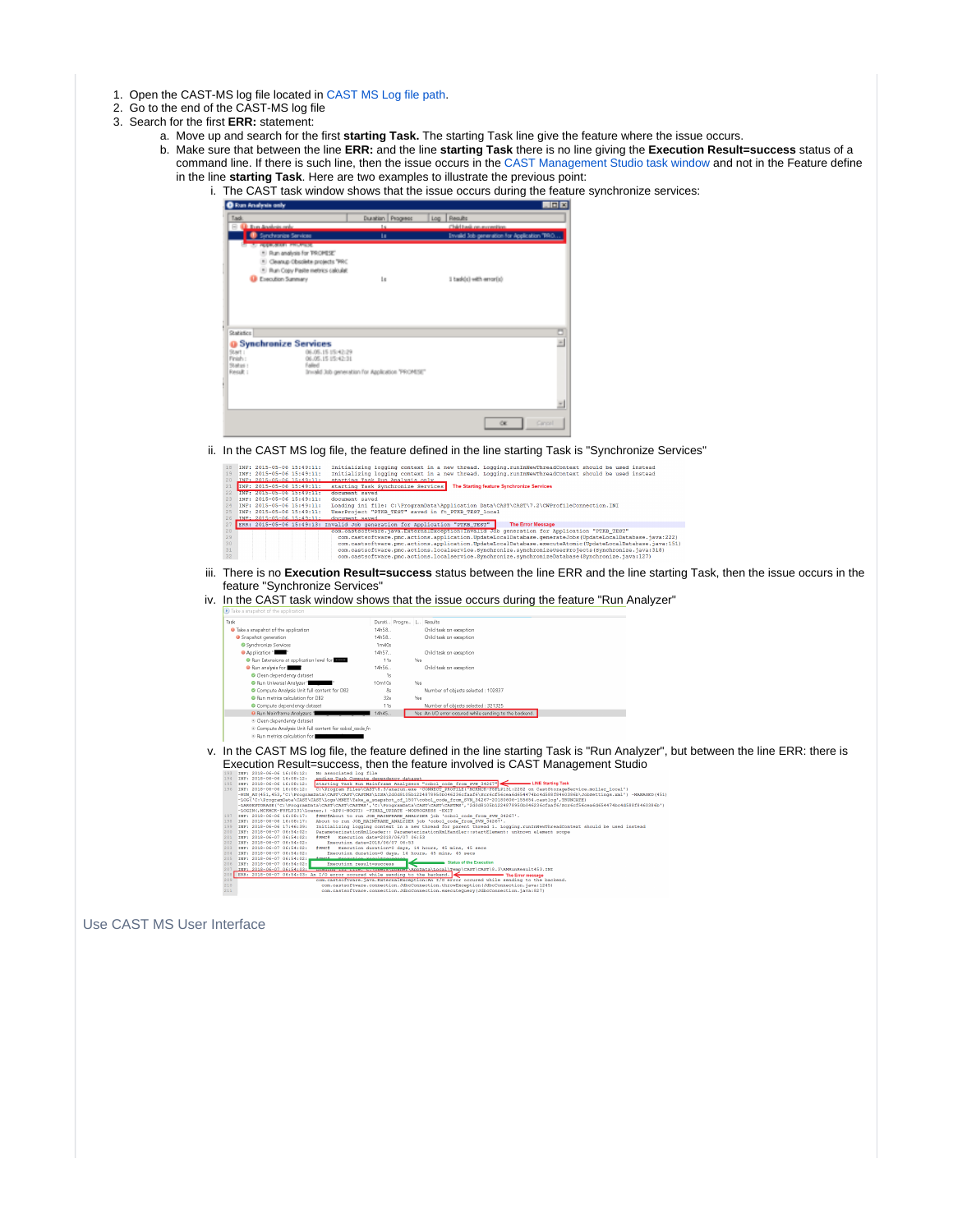#### 1. Use the **Take a snapshot of the application** CAST-MS window:

| >) Take a snapshot of the application                                     |                                                                                                                          |
|---------------------------------------------------------------------------|--------------------------------------------------------------------------------------------------------------------------|
| Task                                                                      |                                                                                                                          |
| Take a snapshot of the application<br>⊿ ©                                 |                                                                                                                          |
| Snapshot generation                                                       |                                                                                                                          |
| Synchronize Services-                                                     | <b>CMS Snapshot Analysis - Synchronize services</b>                                                                      |
| Application "J2EE and TSQL"                                               |                                                                                                                          |
| △ C Run analysis for 'J2EE and TSQL'                                      |                                                                                                                          |
| Run SQL Analyzers "My Package_17668"                                      | <b>CMS Snapshot Analysis - Run Analyzer</b>                                                                              |
| Compute Analysis Unit full content for TEST SBO 2-                        | <b>CMS Snapshot Analysis - Compute Analysis Unit Full Content</b>                                                        |
| Compute content for Refined Target TEST SBO 2                             |                                                                                                                          |
| Run metrics calculation for My Package                                    |                                                                                                                          |
| Compute dependency dataset                                                | CMS Snapshot Analysis - Compute Dependency Dataset                                                                       |
| C Run J2EE Analyzer "My Source file based execution unit_17689"           |                                                                                                                          |
| C Clean dependency dataset-                                               | <b>CMS Snapshot Analysis - Clean Dependency Dataset</b>                                                                  |
| Compute Analysis Unit full content for BusinessHelloWorld                 |                                                                                                                          |
| Run metrics calculation for My Source file based execution unit           | <b>CMS Snapshot analysis - Run Metrics Calculation</b>                                                                   |
| Run reference pattern 'My Reference Pattern'-                             | CMS Snapshot analysis - Run reference pattern                                                                            |
| C Create source set for My Reference Pattern                              |                                                                                                                          |
| Create target set for My Reference Pattern                                |                                                                                                                          |
| C Run Reference Finder Analyzers "RP_My Reference Pattern_17681"          |                                                                                                                          |
| <b>O</b> Delete source set for My Reference Pattern                       |                                                                                                                          |
| C Delete target set for My Reference Pattern                              |                                                                                                                          |
| Execute linker on J2EE and TSQL                                           |                                                                                                                          |
| Run application level plugins for J2EE and TSQL                           | CMS Snapshot Analysis - Update SQL XXL Table Size                                                                        |
| Run Copy Paste metrics calculation for J2EE and TSQL                      |                                                                                                                          |
| Analyze Copy Paste code                                                   | <b>CMS Snapshot Analysis - Update Sources</b>                                                                            |
| Save results to database                                                  |                                                                                                                          |
| Run Dynamic Link Manager                                                  | <b>CMS Snapshot Analysis - Run Dynamic Link Manager</b>                                                                  |
| Update SQL XXL Table Size for "J2EE and TSQL"                             |                                                                                                                          |
| Run Data Flow Security Analysis on "J2EE and TSQL"                        | <b>CMS Snapshot Analysis - Run Data Flow Security Analysis</b>                                                           |
| △ ● Prepare snapshot in "cb737_sbo_local"                                 |                                                                                                                          |
| Generate Modules in "cb737_sbo_local" .                                   | <b>CMS Snapshot Analysis - Generate Modules</b>                                                                          |
| Run CSV generation.                                                       | <b>CMS Snapshot Analysis - Run CSV Generation</b>                                                                        |
| Run Path builder on "cb737_sbo_local".                                    | <b>CMS Snapshot Analysis - Run Path Builder</b>                                                                          |
| O Update Sources in "cb737_sbo_local"                                     | <b>CMS Snapshot Analysis - Finalize Data Flow Security</b>                                                               |
| C Finalize Data Flow Security in "cb737_sbo_local"                        |                                                                                                                          |
| Create Architecture Model in "cb737_sbo_local"                            | <b>CMS Snapshot Analysis - Create Architecture Model</b>                                                                 |
| Create Architecture Model in "cb737_sbo_central"                          | <b>CMS Snapshot Analysis - Synchronize Assessment Model</b>                                                              |
| Synchronize Assessment Model in cb737_sbo_central                         |                                                                                                                          |
| Conceate Snapshot Definition in "cb737_sbo_central"-                      | <b>CMS Snapshot Analysis - Create Snapshot Definition</b>                                                                |
| Compute Snapshot in "cb737_sbo_central" with associated Analysis Services | <b>CMS Snapshot Analysis - Compute Snapshot</b>                                                                          |
| Synchronize Snapshot List from "cb737_sbo_central"-                       | <b>CMS Snapshot Analysis - Synchronize Snapshot List</b>                                                                 |
| C Dashboard automation in "cb737_sbo_central" _                           | <b>CMS Snapshot Analysis - Dashboard Automation</b>                                                                      |
|                                                                           | C Upload "J2EE and TSQL" snapshots from Dashboard Service "cb737_sbo_central" to Measurement Service "cb737_sbo_measure" |
| Execution Summary -                                                       | <b>CMS Snapshot Analysis - Execution Summary</b>                                                                         |

2. To identify the feature(s) where the issue occur(s), proceed as follows: Note that the feature always follows the Component.

a. Identify the feature(s) that have failed by checking those which have red icon with exclamation marks.

b. Then identify the feature(s) that have succeeded but having non fatal error or warning by checking those which have yellow icon.

c. Finally identify the feature that has performance issue, by checking the white icon currently in process for which the time taken for

- execution is too much high.
- 3. The icons present just before the title of the feature during snapshot/analysis gives the status of the feature.
	- a. If there is a green icon, the feature has run successfully
	- b. If there is a red icon with exclamation mark, the feature has failed.
	- c. If there is a yellow icon, a feature has succeeded with non fatal error or warning.